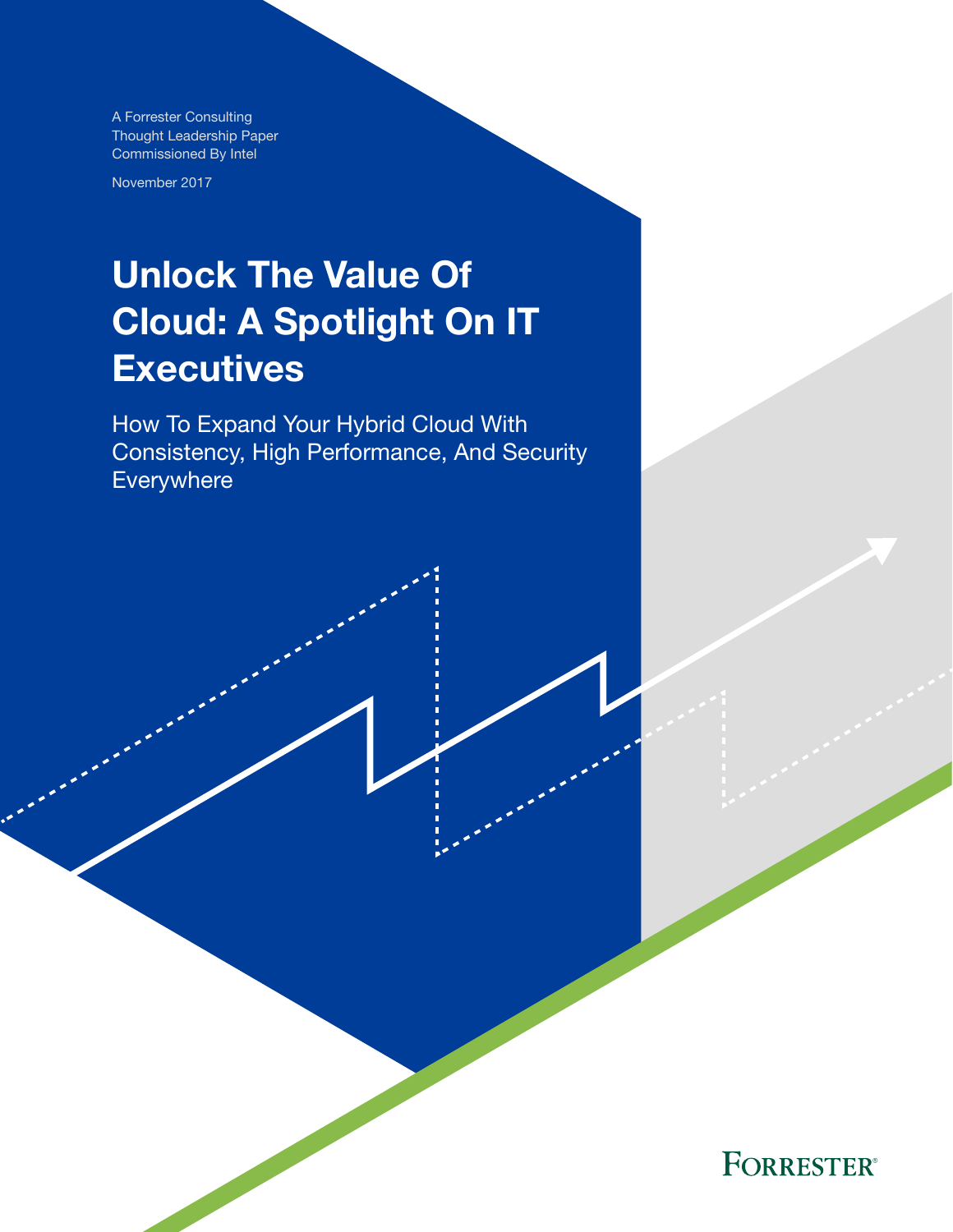## Table Of Contents

- 1 [Executive Summary](#page-2-0)
- 2 Hybrid Cloud Adoption Is [Accelerating](#page-3-0)
- 3 Enterprises Struggle With [Inconsistent Cloud Platforms And](#page-4-0)  [Management Tools](#page-4-0)
- 5 Organizations Will Modernize More [Business-Critical Apps And Data](#page-6-0)  [Using Secured Hybrid Clouds](#page-6-0)
- **7 [Key Recommendations](#page-8-0)**
- 8 [Appendix](#page-9-0)

#### ABOUT FORRESTER CONSULTING

Forrester Consulting provides independent and objective research-based consulting to help leaders succeed in their organizations. Ranging in scope from a short strategy session to custom projects, Forrester's Consulting services connect you directly with research analysts who apply expert insight to your specific business challenges. For more information, visit forrester.com/consulting.

© 2017, Forrester Research, Inc. All rights reserved. Unauthorized reproduction is strictly prohibited. Information is based on best available resources. Opinions reflect judgment at the time and are subject to change. Forrester®, Technographics®, Forrester Wave, RoleView, TechRadar, and Total Economic Impact are trademarks of Forrester Research, Inc. All other trademarks are the property of their respective companies. For additional information, go to forrester.com. [1-13X3C1M]



Contributing Research: Forrester's Infrastructure & Operations research group

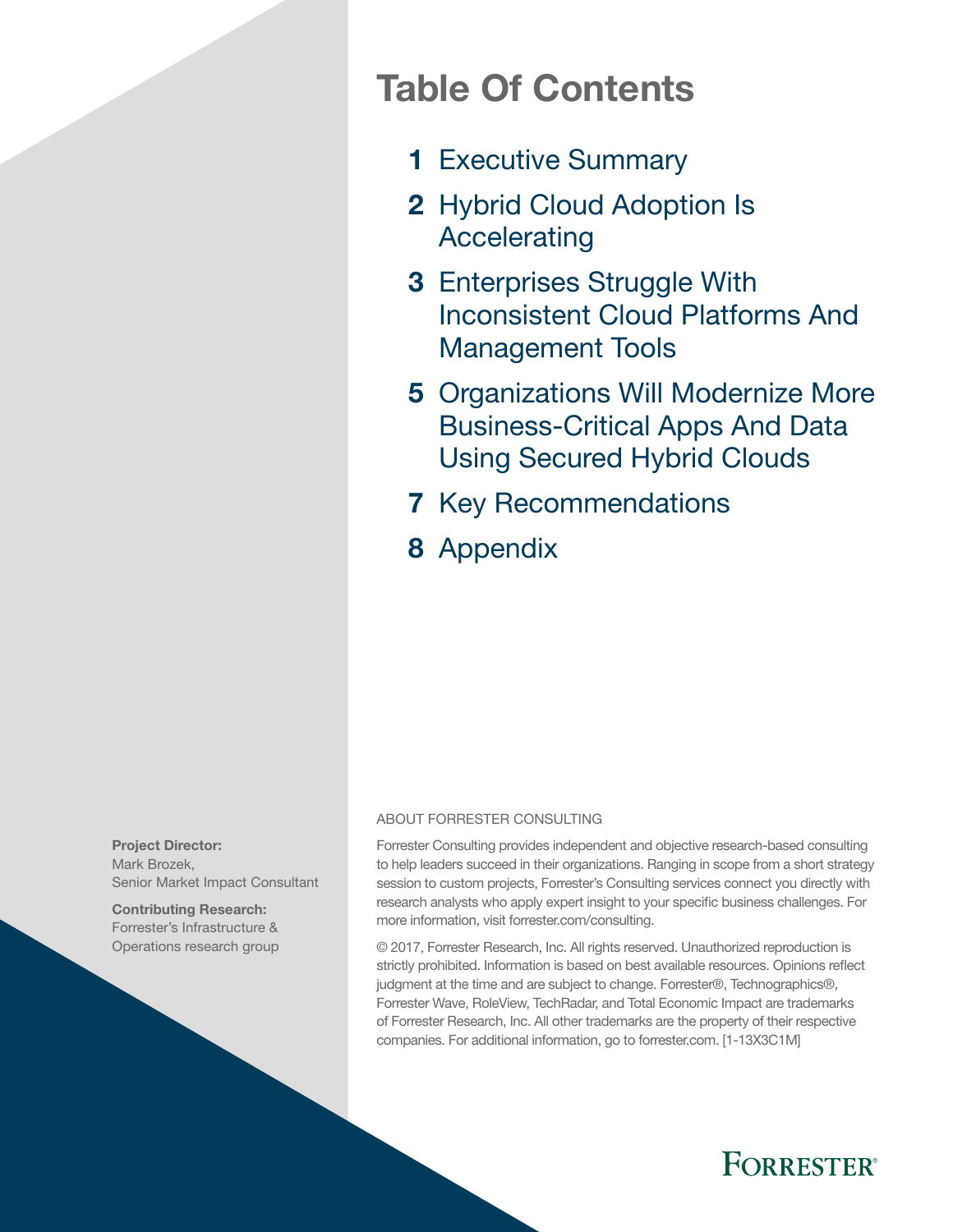<span id="page-2-0"></span>Hybrid cloud adoption is accelerating: nearly seven in 10 enterprises are building a comprehensive cloud strategy today, and six in 10 are already adopting a hybrid approach.

# Executive Summary

The rapid pace of innovation in both public and private cloud platforms is driving strong adoption from enterprises that are building and modernizing the applications that create competitive advantage. Fifty-nine percent of companies today already use multiple public and private clouds to meet different service, performance, and security needs — implementing a multicloud strategy. Leading companies create a true hybrid cloud by integrating apps, services, and platforms using a common software framework, or stack, for greater workload portability on- and off-premises.

To accelerate adoption and gain the greatest benefits from hybrid cloud, technology leaders must actively seek platforms, tools, and services that help make hybrid cloud simpler, safer, faster, and easier to manage. Leaders who encourage the development of technology management teams to build new cloud-native applications, using the public cloud while also supporting private, on-premises platforms for modernizing legacy applications, can reap the comprehensive benefits from each type of infrastructure. Tech leaders recognize that many core business applications will remain inhouse, but that doesn't negate the achievable benefits that a broad range of cloud platforms and tools has the ability to provide.

In May 2017, Intel commissioned Forrester Consulting to evaluate hybrid cloud adoption, perceptions, and investment plans. This spotlight focuses on specific findings and considerations for VP and C-level IT decision makers. Forrester conducted an online survey of 148 senior IT respondents from North America, Europe, and Asia to explore this topic.

### KEY FINDINGS

- › Hybrid cloud delivers both tangible and valuable business benefits. Integrating public cloud services with private enterprise cloud infrastructure gives companies choice, flexibility, and access to innovation. Hybrid cloud users report greater management of IT resources, higher cost efficiency, stronger security, enhanced scalability, and improved data management.
- › Enterprises struggle with inconsistent platforms and management tools. The biggest threat to hybrid success is a plethora of disconnected management tools and inconsistent cloud platforms. Complexity kills efficiency. IT decision makers overcome this by investing in consolidated and unified monitoring tools and by encouraging their cloud platform vendors to leverage established security, performance, and compute components.
- › Many organizations do not optimize their workload configurations. More than half of companies surveyed do not actively optimize workload configurations today and are therefore failing to maximize the benefit of their hybrid clouds.
- › Companies turn to trusted vendors to help them expand hybrid cloud capabilities with consistent security and performance. Decision makers strongly prefer integrated solutions from vendors they trust. Security concerns top the list of hybrid cloud challenges. Starting with a strong security foundation built on known and trusted technologies is the best way for companies to safely expand their hybrid cloud with confidence.

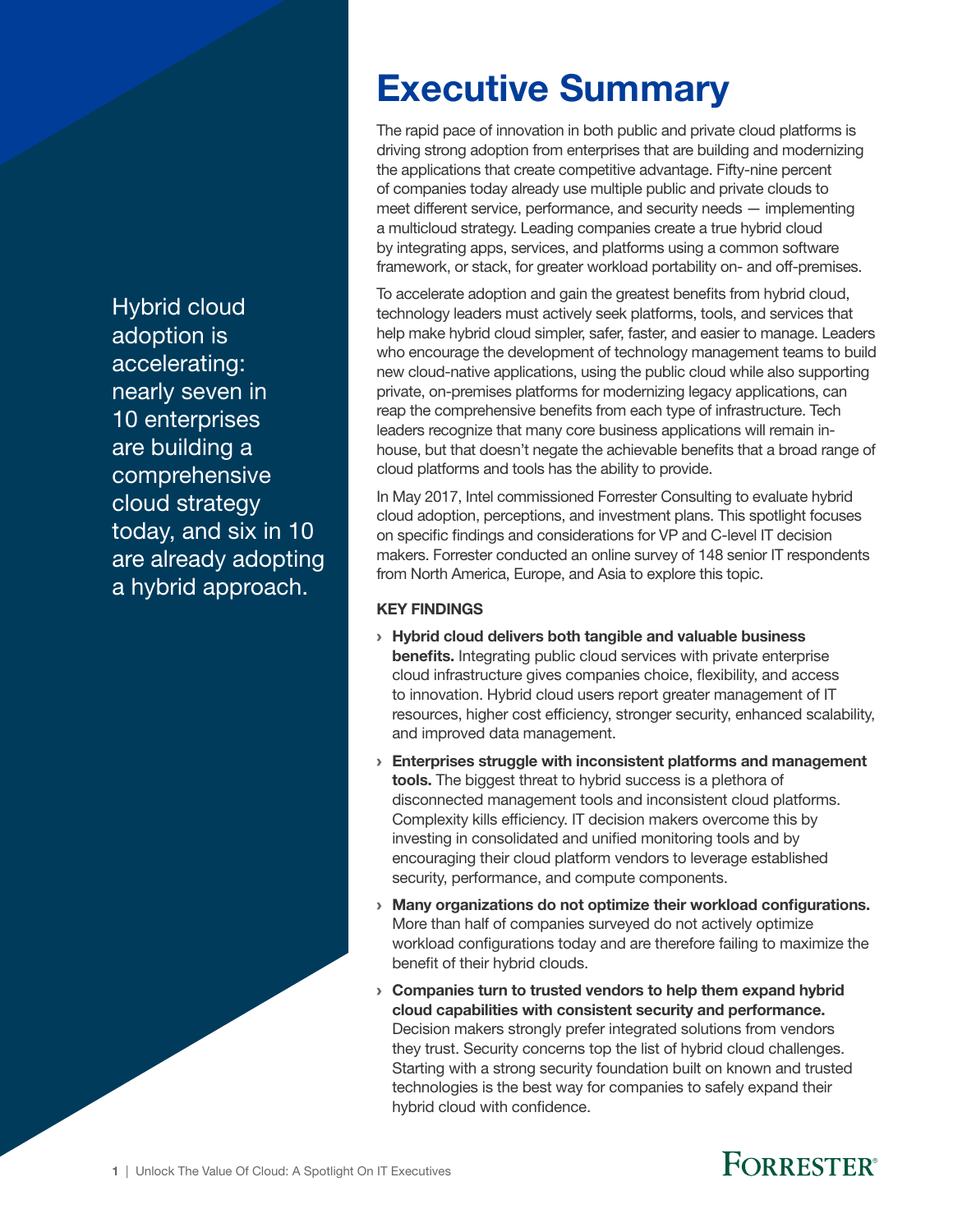## <span id="page-3-0"></span>Hybrid Cloud Adoption Is Accelerating

Enterprise cloud computing adoption has accelerated over the course of the last several years. Sixty-eight percent of enterprise decision makers rated developing a comprehensive cloud strategy as a high or critical priority in 2016, up from 52% in 2012; this percentage is continuing to rise. $<sup>1</sup>$ </sup>

Hybrid cloud is now seen as the key to business technology transformation. IT organizations are moving an ever-increasing amount of enterprise workloads to both private and public cloud platforms — rarely relying on a single platform. Forrester Data Business Technographics® shows that multicloud and hybrid cloud deployments are now the norm, as cost and agility benefits have been shown to outweigh the management complexity of using multiple platforms. Our study further validated these trends, finding that:

- $\rightarrow$  Hybrid cloud is already commonplace  $-$  and growing. Forrester's data shows that 59% of North American and European organizations with a cloud strategy have a hybrid cloud today, which is a mix of hosted private, internal private, and public cloud platforms. $^{2}$  Our study found that most organizations that utilize hybrid cloud have between one and three of each type of cloud platform.
- › There are as many reasons to go multicloud as there are permutations of multicloud. Companies often start by using different public or private clouds for different workloads or use cases. Many organizations initially use public clouds for data backup and disaster recovery, and most private clouds are initially built to support software development and testing. When asked why they use multiple clouds, respondents cited these use cases, as well as the general desire to take advantage of the unique performance and service levels for each on-premises or off-premises platform (see Figure 1). Going further than multicloud capability, modern hybrid cloud solutions can greatly simplify workload mobility and cloud federation between service providers, thus providing significant value beyond using public cloud as just a secondary storage tier, for example. $3$
- › Data center consolidation and automation are huge IT priorities over the next 12 months. Enterprise IT leaders are under enormous pressure to increase services while decreasing costs. Consolidation and automation are part of this strategy, yet organizations still generally gain better cost efficiencies by leveraging different platforms for their respective strengths. This leads organizations to virtualize, consolidate, and automate their data center infrastructure, while leveraging cloud infrastructure-as-a-service (IaaS) and platform-asa-service (PaaS) at the same time. Hybrid cloud offers efficiency and flexibility as organizations look to consolidate and optimize their use of all infrastructure, simultaneously, whether in the data center or in the public cloud.



#### Figure 1

"Why do you use multiple cloud platforms?" (Showing top five responses)

32% For backup/recovery of data, to leverage cloud storage services

32% To allow us to bargain for the best price and avoid vendor lock-in

30% Because different users require different cloud services

30% To bridge cloud-native SaaS and/or packaged apps, which run on different platforms

29% To lower storage costs by leveraging cloud storage platforms

Base: 148 C-level and VP enterprise IT decision makers responsible for cloud decisions

Source: A commissioned study conducted by Forrester Consulting on behalf of Intel, May 2017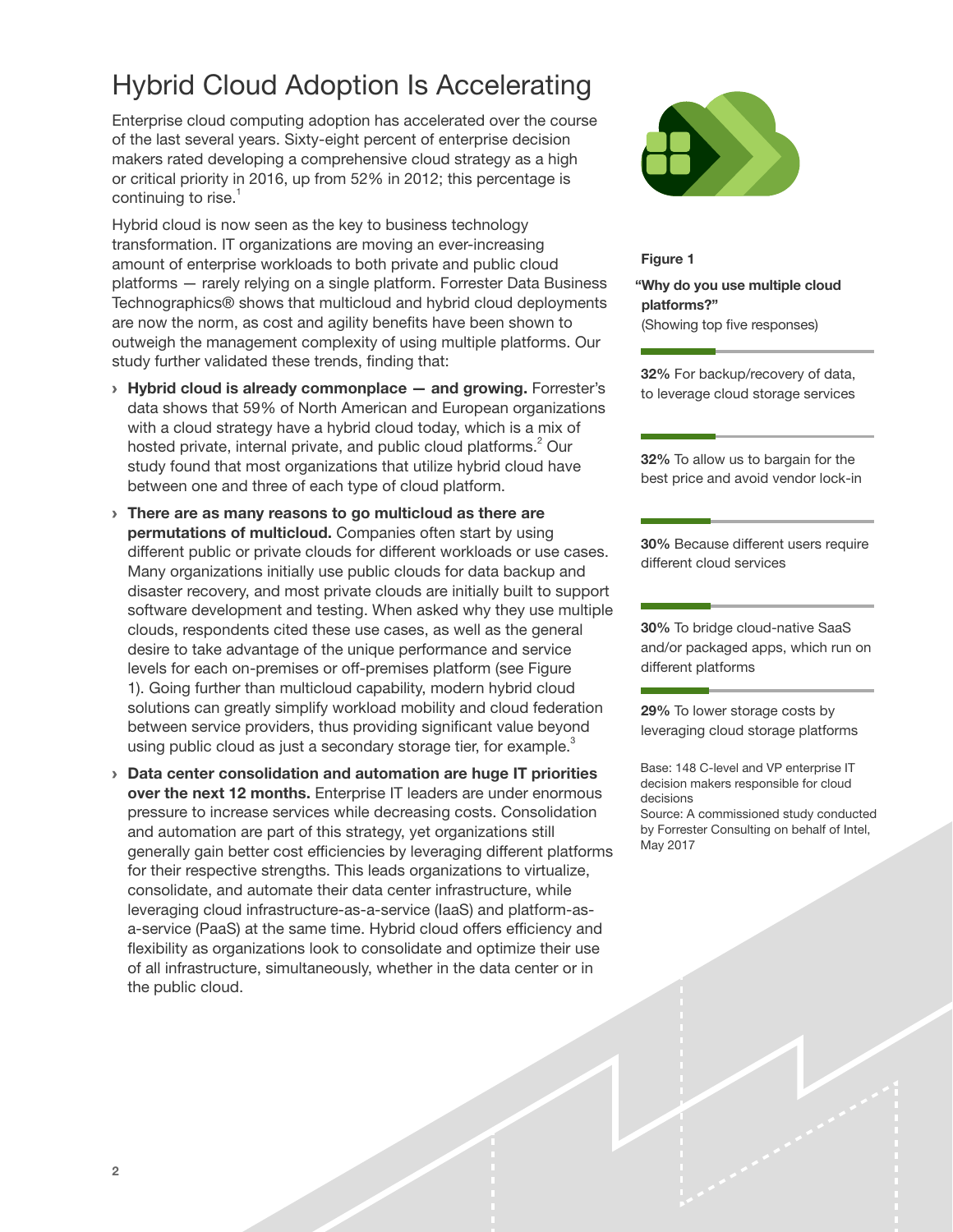### <span id="page-4-0"></span>Enterprises Struggle With Inconsistent Cloud Platforms And Management Tools

When considering an investment in multiple cloud solutions, a common concern is management complexity. How will companies retain control and security as the number of different cloud platforms expands? Increasingly, the number of disparate tools and platforms logically adds complexity, and this complexity is daunting for IT pros who are already stretched thin. However, the right strategy can overcome these challenges. 2016 saw a consolidation in the market for cloud management tools, as organizations looked to build consistency across tools and environments.<sup>4</sup> Our survey found that many organizations still have room for improvement in this area, as:

- › Many organizations do not optimize their workload configurations. Less than half of companies surveyed actively optimize workload configurations today and are therefore likely not effectively rightsizing workloads in public or private clouds (see Figure 2). IT decision makers have increased cloud spending in 2017, and Forrester forecasts an increase in cloud monitoring and management solutions as a critical part of this investment.<sup>5</sup>
- › The methods for tracking and measurement are inconsistent. The way organizations track security, cost, and performance varies widely. Twenty-eight percent of our VP and C-level respondents reported challenges with tracking costs across multiple clouds, and 20% said that monitoring is more difficult in a hybrid environment. Methods for tracking security, cost, and performance will vary widely whether you're tracking public or private clouds, or both. To reduce complexity, companies should encourage the use of consistent platforms and tools wherever possible across public and private clouds. The public cloud's capability is based on the same essential infrastructure components that are found in the data center. The more that companies can prioritize platforms that leverage the components they already know and trust, the less variation they will introduce with each new cloud platform.

#### Figure 2





In development

May 2017

Base: 147 C-level and VP enterprise IT decision makers responsible for cloud decisions Source: A commissioned study conducted by Forrester Consulting on behalf of Intel,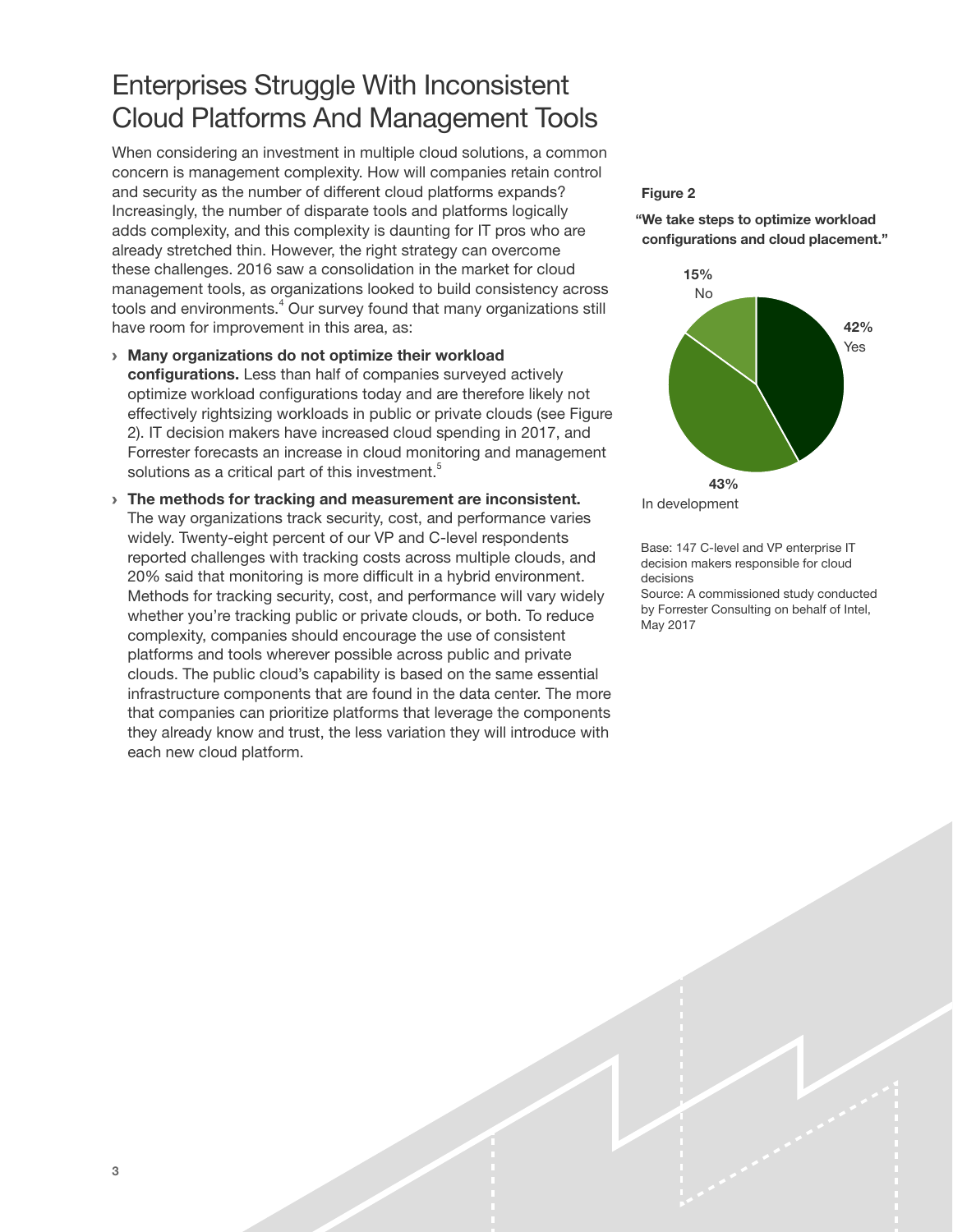› Complex deployments require advanced skill sets. The top challenges inhibiting further expansion of hybrid cloud are security/ privacy concerns, lack of cloud platform and management skill sets, and lack of consistent monitoring or management tools across platforms (see Figure 3). Without consistent platforms and security, current staff skills will be stretched, limiting how much more hybrid companies can safely adopt cloud solutions. These concerns will continue to hold companies back from becoming more hybrid.

#### Figure 3

"What challenges have you faced deploying/using multiple cloud platforms/environments?"

39% Security concerns (e.g., app/data protection)

28% Tracking costs across multiple clouds

27% Application support issues (e.g., apps not supported or badly supported in particular clouds)

27% Lack of hybrid cloud management tools for operations (e.g., performance, availability management)

27% Network design (e.g., architecting hybrid cloud networks, virtual private networking)

Base: 148 C-level and VP enterprise IT decision makers responsible for cloud decisions Source: A commissioned study conducted by Forrester Consulting on behalf of Intel, May 2017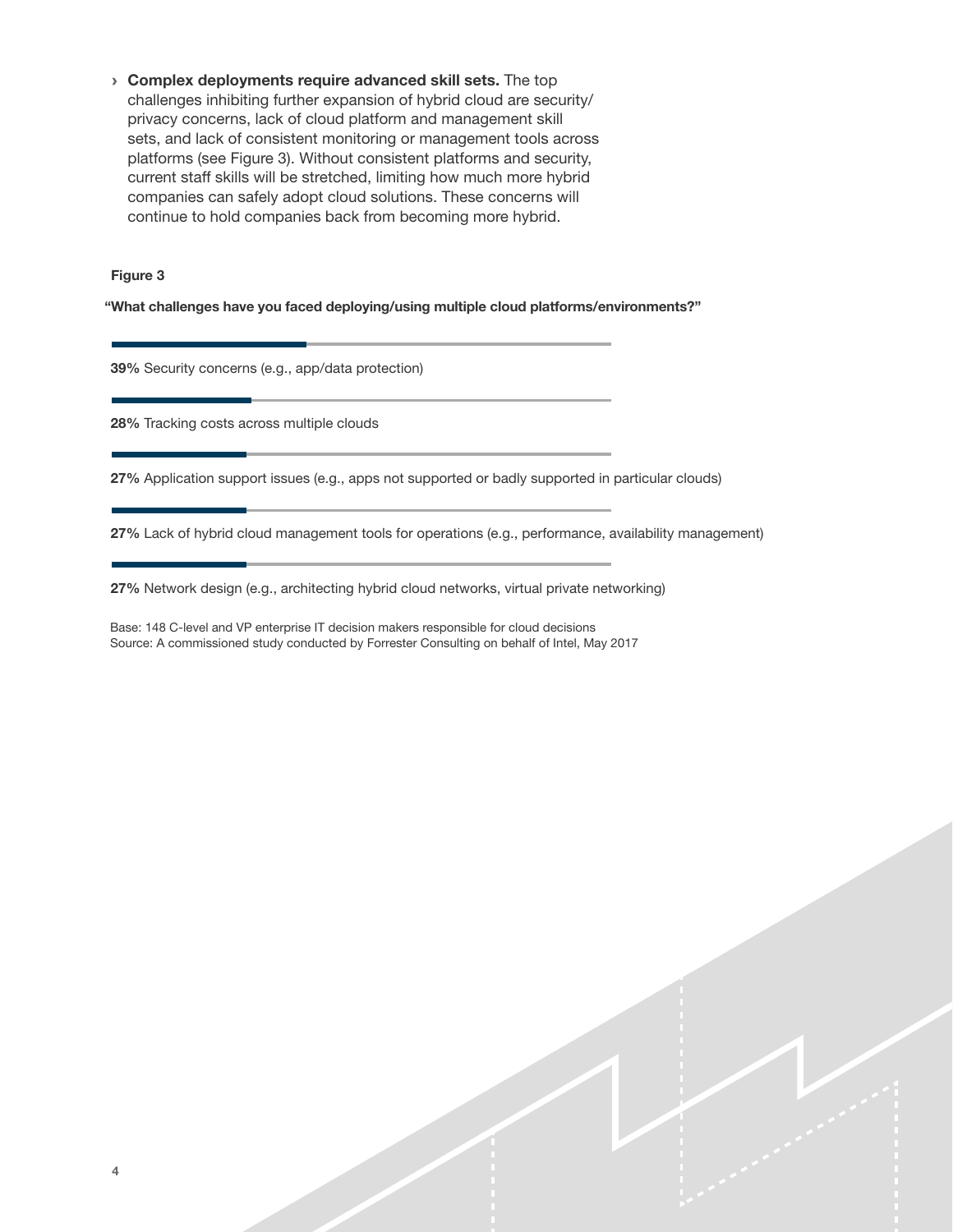### <span id="page-6-0"></span>Organizations Will Modernize More Business-Critical Apps And Data Using Secured Hybrid Clouds

Regardless of any concerns or challenges, hybrid cloud is here to stay, and companies slow to embrace and optimize hybrid environments will increasingly find themselves at a competitive disadvantage. By moving more secure workloads, data, and business-critical apps to both public and private cloud platforms, the trend is showing that companies plan on becoming more hybrid over time. Our study found that:

- › Hybrid cloud provides tangible business benefits. There are important reasons that so many organizations are using multiple hybrid clouds. The top cited benefits include better IT cost management overall, improved data management, better flexibility, and stronger security (see Figure 4). Perhaps most important is the fact that hybrid clouds help speed application modernization, which is a key IT priority in the age of the customer. $^6$  To stay ahead of their digital competitors, companies seek hybrid cloud because a hybrid model can offer higher consistency, better security, and more agility than any one public or private cloud can alone.
- › Decision makers seek integrated solutions from vendors that they trust. Integration is paramount to a successful hybrid cloud strategy, as it is only when platforms are integrated that IT pros can effectively monitor, optimize, and secure their workload configurations. Our study found that when considering cloud investments, 69% of VP and C-level decision makers prefer to use integrated hybrid cloud solutions from vendors that they know and trust rather than using multiple different best-of-breed solutions.



#### Figure 4

"What do you perceive as the top benefits of using hybrid cloud?"

32% Better IT cost management overall

30% Improved data management

29% Improved IT infrastructure management and flexibility to customize our workload strategy

29% Improved security and compliance

Base: 148 C-level and VP enterprise IT decision makers responsible for cloud decisions Source: A commissioned study conducted by Forrester Consulting on behalf of Intel, May 2017

Hybrid cloud unlocks more ways to save IT costs, including "own the base and rent the spike" strategies.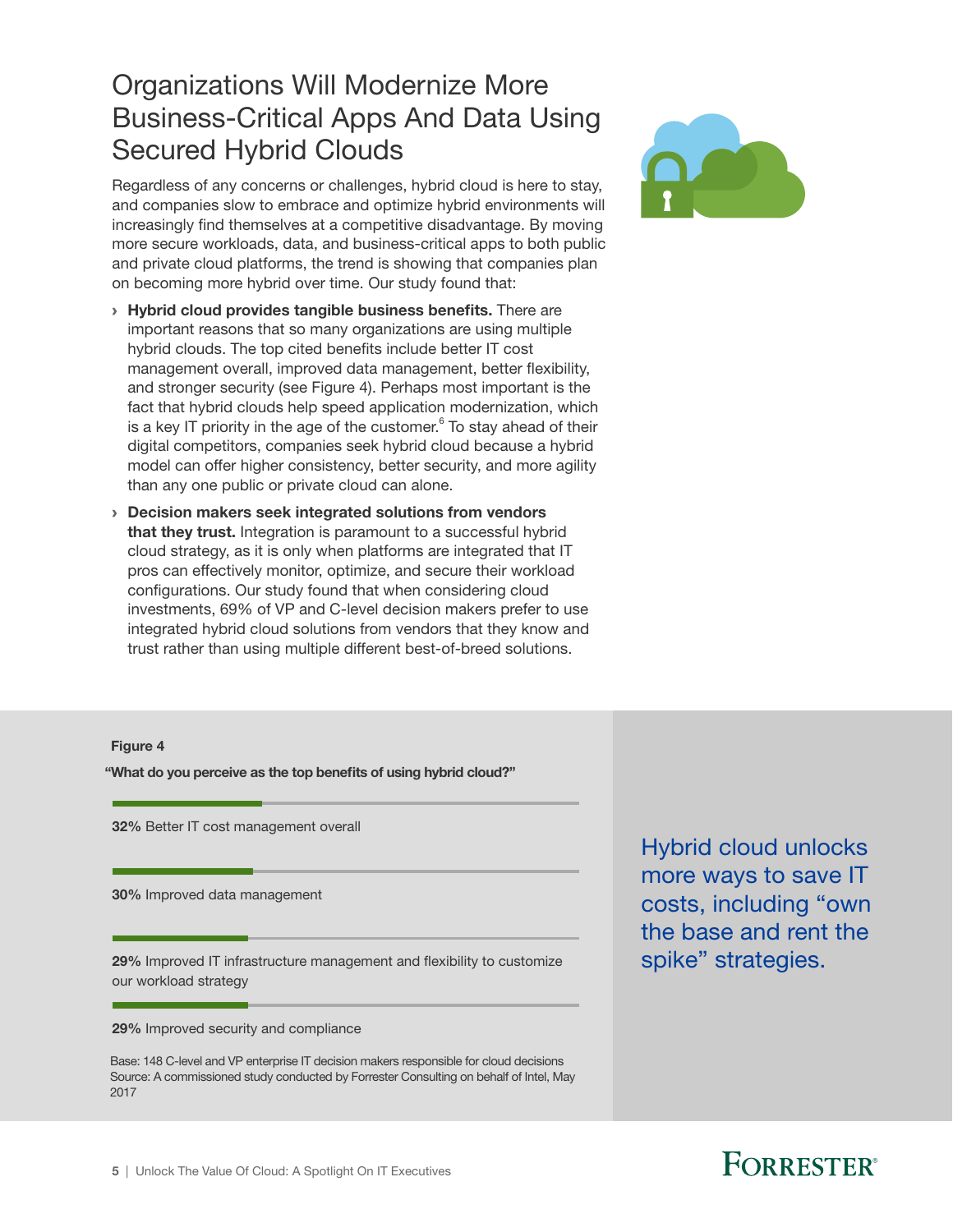› Consistent security, performance, and availability top the list of what companies demand from their hybrid cloud platforms. There are a number of features and capabilities that are important to IT executives as they build out their hybrid clouds. As organizations look to expand their hybrid deployments, their top demands are consistent security, support for hybrid storage architectures, highest compute and storage performance at the lowest cost, and a broad ecosystem of suppliers with compatible solutions (see Figure 5).

#### Figure 5

"Which features of a hybrid cloud infrastructure platform are most important to you?"

37% Consistent security across public and private infrastructure

32% Support for hybrid storage architectures across public and private

30% Access to the highest-performance computing at the lowest cost

30% Broad ecosystem of suppliers that offer solutions based on my primary infrastructure platform

28% Support for my preferred virtualization platforms

26% High availability features built-in

26% Access to the most advanced computing infrastructure

24% More robust application development platform (e.g., database-as-a-service or platform-as-a-service)

22% Software-defined networking to extend my corporate network to the cloud

Base: 148 C-level and VP enterprise IT decision makers responsible for cloud decisions Source: A commissioned study conducted by Forrester Consulting on behalf of Intel, May 2017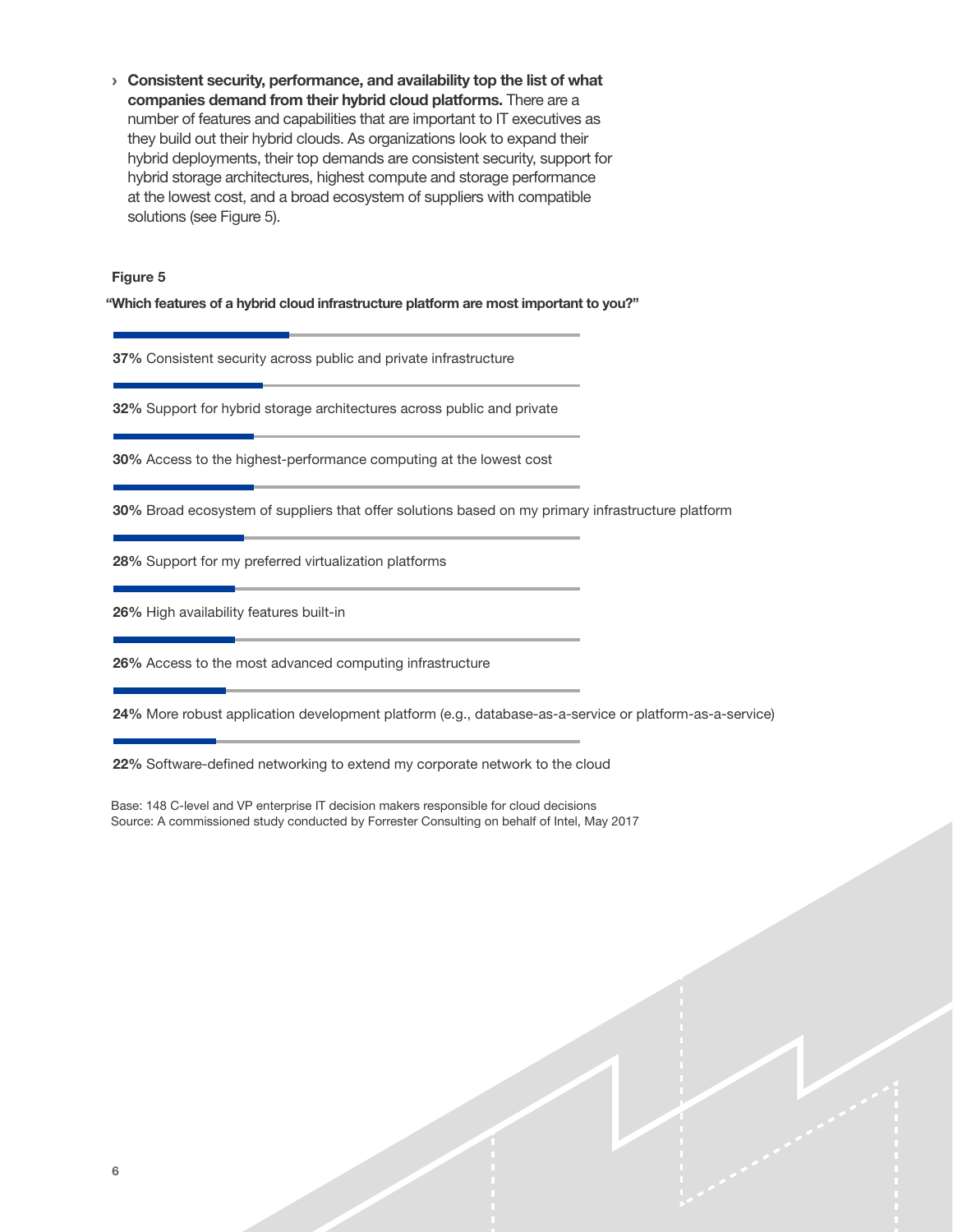# <span id="page-8-0"></span>Key Recommendations

Leading technology executives reject a one-size-fits-all approach to cloud platforms. Public cloud platforms are best suited to building elastic cloudnative apps, while private cloud is often used to modernize core business applications in place — without the added costs and risks of migration. Hybrid cloud combines the best of both, but if executives don't address inconsistency and complexity up front, hybrid can be more trouble than it's worth. Leading executives take the pain out of hybrid cloud by:



Adopting modern efficiency platforms for hybrid cloud innovation and self-service orchestration. Look for both public and private cloud platforms based on the most efficient, performant, and manageable modern infrastructure components, from compute to storage to networking. Make sure your business and development consumers have a cloud-like experience (self-service and on-demand provisioning) across all the private and public clouds they use.



#### Optimizing your workload strategies for multicloud environments.

Evaluate your app requirements to determine what makes sense to modernize in the public cloud (with elastic, on-demand infrastructure and cloud-native development services) and what makes sense to modernize onpremises (to maintain control and optimize the use of existing infrastructure).



Taking an app-driven, step-wise approach to becoming more cloudnative. Run an app portfolio analysis to identify which of your existing apps are best modernized in your own data center because of performance or integration requirements. Continuously review and prioritize all legacy apps as you transform your business. And, at the same time, build new, greenfield

apps as cloud-native. A strong hybrid cloud foundation supports both efforts.



Thinking extension, rather than addition, when it comes to management tools. Prioritize extending your well-known, trusted platforms and management tools into the hybrid cloud over adding new security, performance, or cost management tools for each new cloud platform you use.



Starting with a unified and cross-cloud approach to management. Choose public cloud providers that offer modern converged infrastructure and private cloud software platforms, so you can take advantage of your existing IT skill sets and monitoring tools as your hybrid cloud expands.



Maintaining consistent security, high availability, and the lowest cost across cloud platforms. The leading public clouds already rely on the same fundamental compute and virtualization technologies that you are likely using to modernize your own data center. It's up to you to ensure that all on- and off-premises infrastructure provides consistent protection.

Finding the right partners. Don't go it alone. Reach out to your trusted infrastructure, support, and software ecosystems providers. The right hybrid partners take on some of the multicloud integration complexity and let you expand your use of hybrid cloud with confidence.

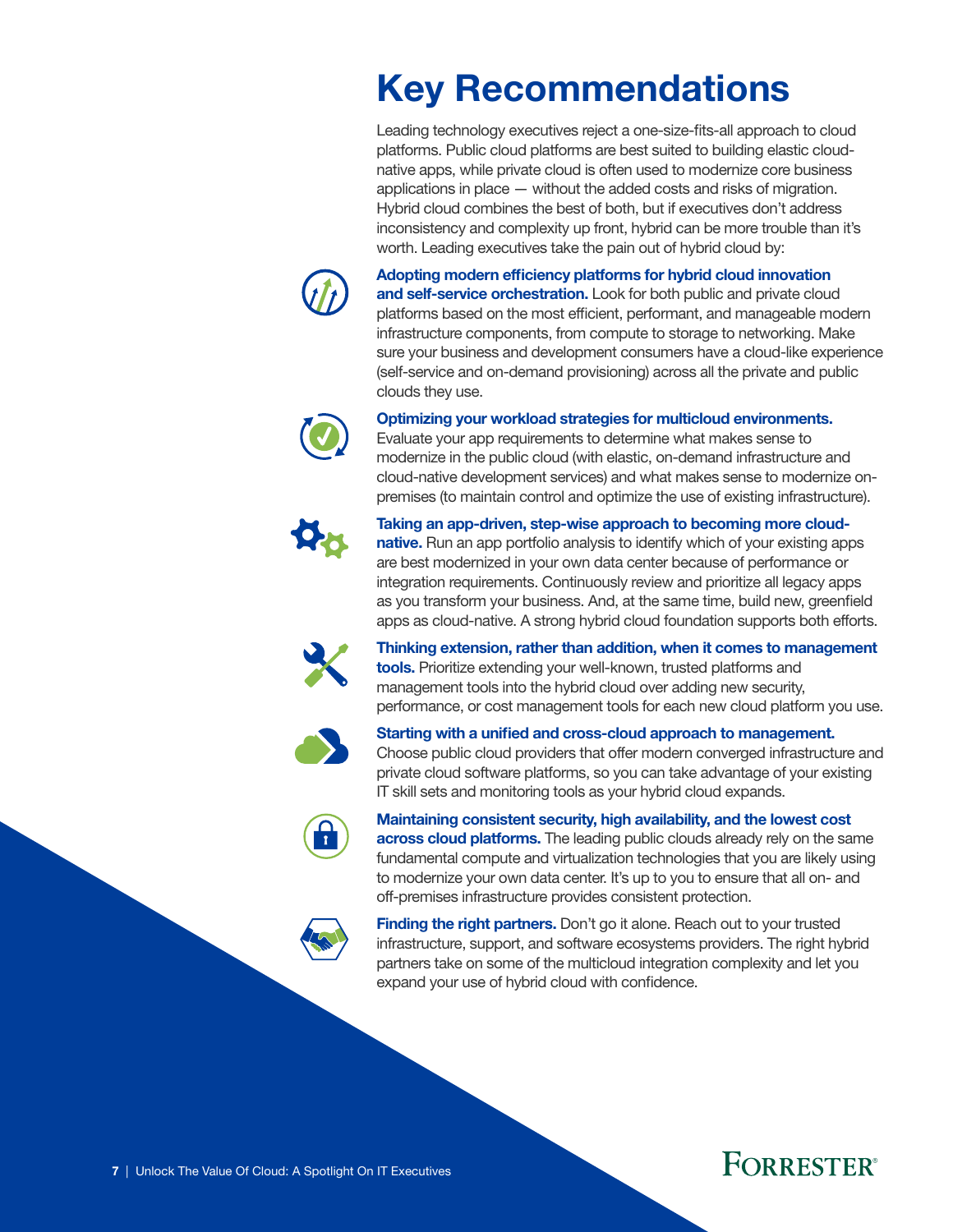## <span id="page-9-0"></span>Appendix A: Methodology

In this study, Forrester conducted a double-blind online survey of 515 cloud decision makers from enterprises in the US, Germany, UK, Japan, and China to evaluate their adoption behaviors and attitudes toward hybrid cloud solutions. Survey participants included manager-level and above IT decision makers at organizations with a cloud strategy (148 of these respondents were VP-level or higher). Respondents were offered a small incentive as a thank you for time spent on the survey. The survey was conducted in May 2017.

### Appendix B: Demographics/Data



Base: 148 VP and C-level enterprise IT decision makers responsible for cloud decisions Note: Percentages may not total 100 because of rounding. Source: A commissioned study conducted by Forrester Consulting on behalf of Intel, May 2017